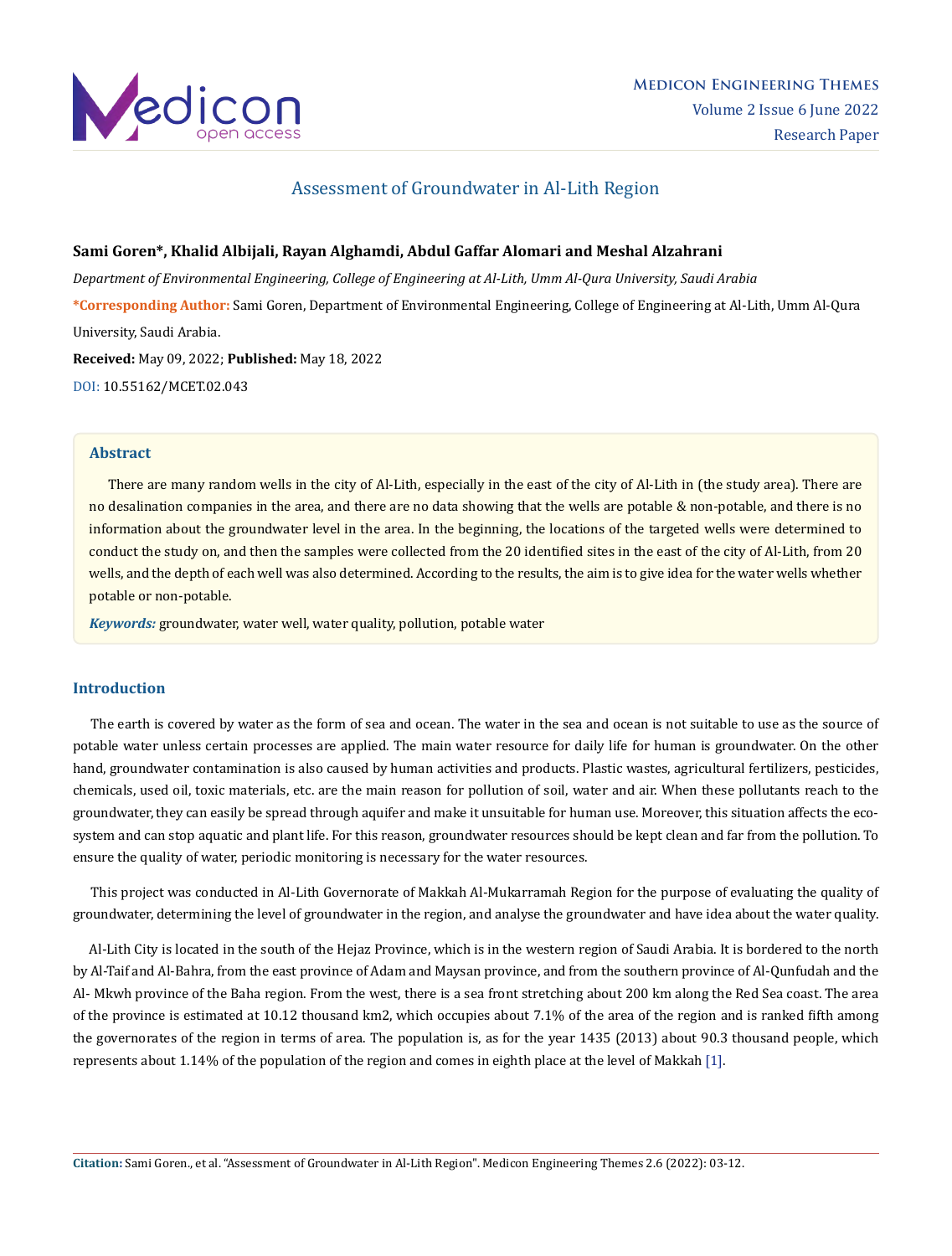

 $\overline{04}$ 

 After collecting groundwater samples, they were analysed in the lab with the following parameters: pH, salinity, TDS, DO, conductivity, resistance, iron, copper, aluminium, and compare the results according to the applicable local and international standards and specifications (EPA) for drinking water [2].

 The study area is shown at Figure 1. This project was implemented, starting with taking samples and measuring the water level from different wells at the eastern part of Al-Lith City, and determining the wells' locations in which the water level was measured taking samples from them. These samples were transferred to Al-Lith College of Engineering Laboratory, and several analyses were conducted on these samples.

#### **Literaturel Review**

 The Arabian Plate is one of the tectonic plates that form the earth's crust. It moves north-eastward as a result of the eruption of magmas along the Red Sea rift, which spreads annually at a rate of approximately 15 mm. The basement rocks in Saudi Arabia, or the so-called Arabian Shield, cover about one third of the Kingdom's land area, while the sedimentary rocks, or the so-called Arabian Shelf, cover the rest of the Kingdom. The volcanic flows occupy large areas of western Saudi Arabia, including the holy cities of Mecca and Madina. Geologic structures, such as old and recent surface and subsurface faults and folds are spread throughout the Kingdom, especially in its western parts. Some studies suggest that some internal regional faults may be extensions of some transform faults in the Red Sea [3]. The Arabian Plate is a spectacular active example where both a mantle plume and far-field plate stresses interact to drive continental break-up [4].

 Saudi Arabia covers most of the Arabian Peninsula and is characterized by tectonic regimes ranging from Precambrian to Recent [5]. The upper part of its crust consists of crystalline Precambrian basement, Phanerozoic sedimentary cover as much as 10 km thick, and Cenozoic flood basalt (harrat). The distribution of these rocks and variations in elevation across the Plate cause a pronounced geologic and topographic asymmetry, with extensive basement exposures (the Arabian Shield) and elevations of as much as 3000 m in the west, and a Phanerozoic succession (Arabian Platform) that thickens, and a surface that descends to sea level, eastward between the Shield and the northeastern margin of the Plate [6]. The western areas are mostly mountainous with mountains rising up to 3000 m above sea level. The western coastal plain along the Red Sea is low in elevation and fairly narrow. Owing to favorable marine and climatic conditions, coral cultures grew along the coast during recent geological times giving rise to terraces of coralline limestone [7].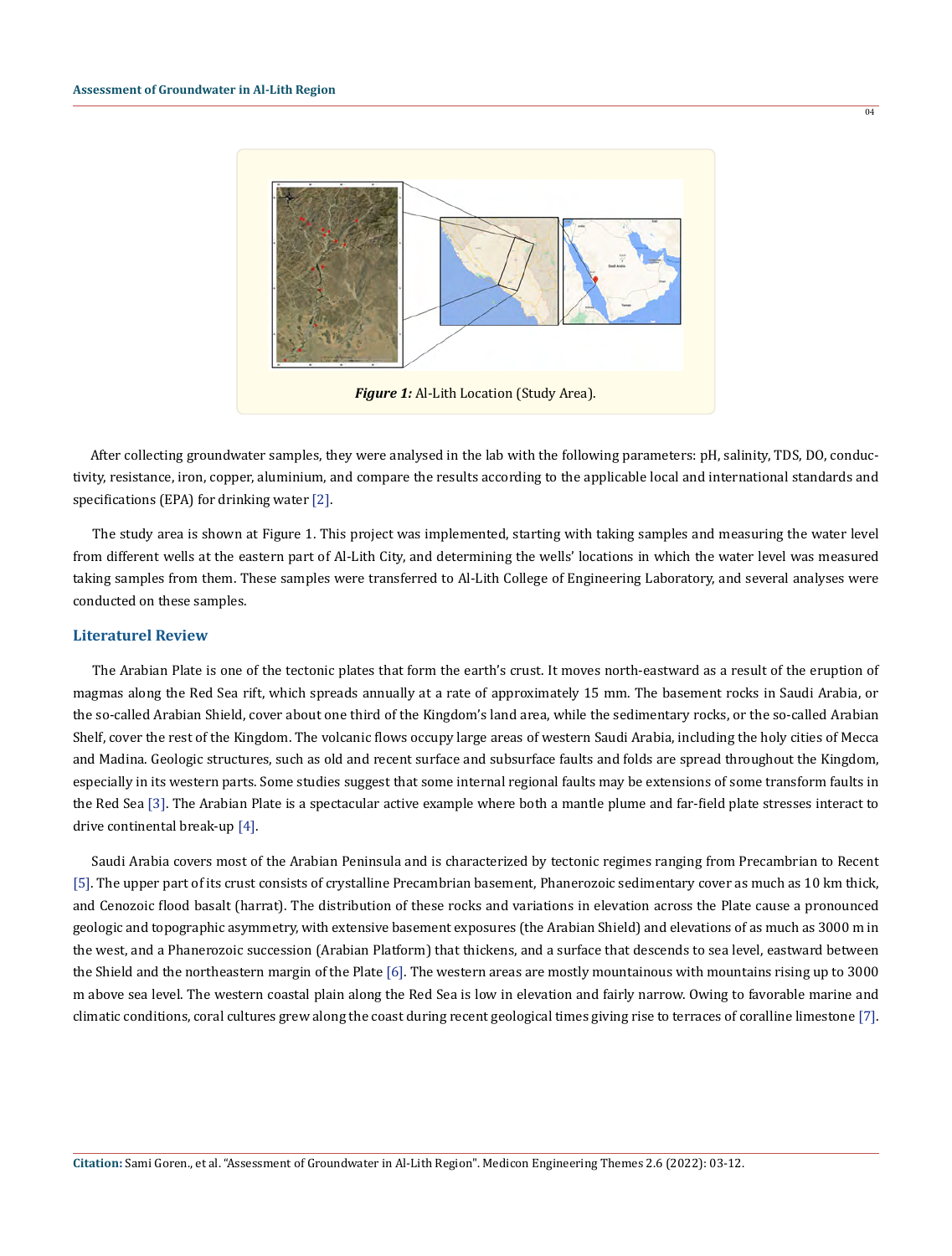

 $\overline{05}$ 

### **Methodology**

 In order to evaluate the water quality, physical, chemical, and biological properties of water should be examined. The assessment is to classify the water for human use or for recreation and/or breeding, fishery or agricultural use. Conserving the water resources is essential for the health of human and ecosystem.

 In this project, some of the physical, chemical properties of water were examined. During the project, all the wells around this area were searched and 43 wells found, and the coordinates were recorded. Among these 43 wells, 20 of them were selected as representative well of the area. Table 1, gives the coordinates of the wells that were selected and used for groundwater sampling.

| <b>Sampling Well Locations</b> |                    |               |                    |  |
|--------------------------------|--------------------|---------------|--------------------|--|
| sample number                  | sample location    | sample number | sample number      |  |
| 1                              | 20.16899,40.34212  | 11            | 20.56998, 40.48317 |  |
| 2                              | 20.20963, 40.36761 | 12            | 20.55403, 40.51531 |  |
| 3                              | 20.23813, 40.4102  | 13            | 20.54234, 40.5404  |  |
| 4                              | 20.30981, 40.45752 | 14            | 20.58643, 40.47857 |  |
| 5.                             | 20.41214, 40.46912 | 15            | 20.58202,40.49498  |  |
| 6                              | 20.47277, 40.4489  | 16            | 20.61297,40.5756   |  |
| 7                              | 20.47933, 40.47727 | 17            | 20.71902, 40.45378 |  |
| 8                              | 20.6029, 40.43614  | 18            | 20.70992,40.54438  |  |
| 9                              | 20.61487, 40.42198 | 19            | 20.72076,40.55954  |  |
| 10                             | 20.6188, 40.41409  | 20            | 20.72781,40.58812  |  |

*Table 1:* Coordinates of the Wells.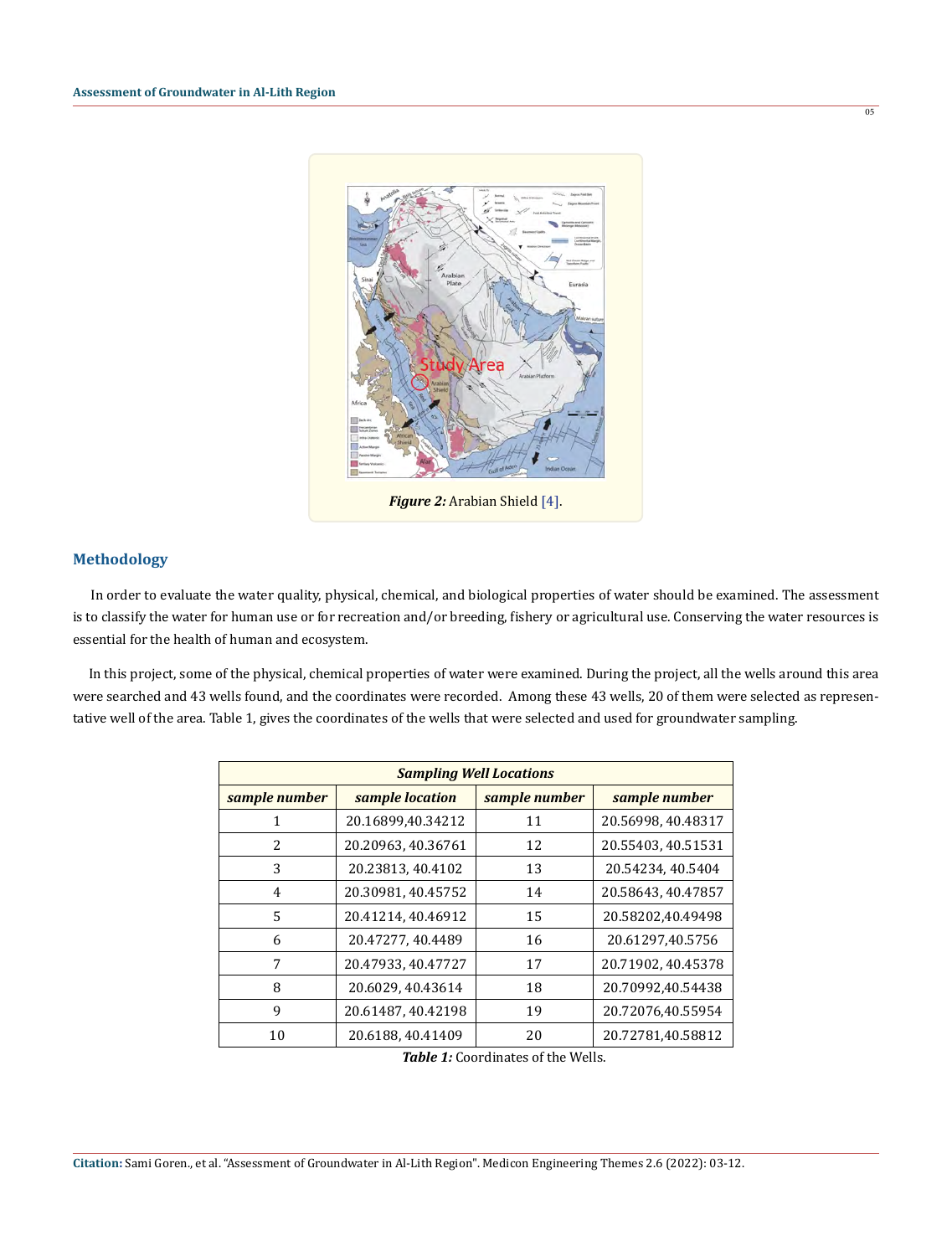The samples are collected and transferred to the laboratory of College of Engineering at Al-Lith, Umm Al-Qura University. The following parameters are chosen due to the lab facilities; pH, TDS, DO, salinity, conductivity, iron, copper, aluminium, resistance.

#### **Lab Experiments**

 Experiments were conducted at the lab with standard methods. The results are shown in detail as follows. pH, as a concentration of hydrogen ions, in the water shows its acidity or basicness level. Any kind of chemicals or pollutants can affect the pH level of the water, for this reason, it is an important factor that water is changing chemically or not. Excessively high and low pH levels can be dangerous to use. According to the EPA standards, pH level should be from 6.5 to 9 for drinking water. With the results of pH results a graph (Figure 3) is drawn and the min & max values are also plotted at the graph. The groundwater samples are in the acceptable reference according to EPA standards.



 Salinity is explained as the concentration of salts, that means dissolved salts in the water. The environmental facts can affect the salinity level of the groundwater. The salt can naturally exist by weathering effect in the soil if there is no effect of pollution. When there is less rain in the area, the salt level can increase and it is called as dryland salinity. The industrial and agricultural activities can also cause pollution that may lead to salinity. The allowable level of salinity is shown at the Table 2 and the category is show at Table 3.

| <b>Salinity (mg/L)</b> | <b>Quality</b> |  |
|------------------------|----------------|--|
| 0-600                  | Good           |  |
| 600-900                | Fair           |  |
| 900-1200               | Poor           |  |
| >1200                  | Unacceptable   |  |

*Table 2:* Salinity Quality Values of Water.

 High level of salt cause acidity effect and not suitable for living organisms. The experiments results are plotted as in Figure 4. According to the standards, the groundwater of the selected wells can be accepted as "good" and "fresh".

 $\overline{06}$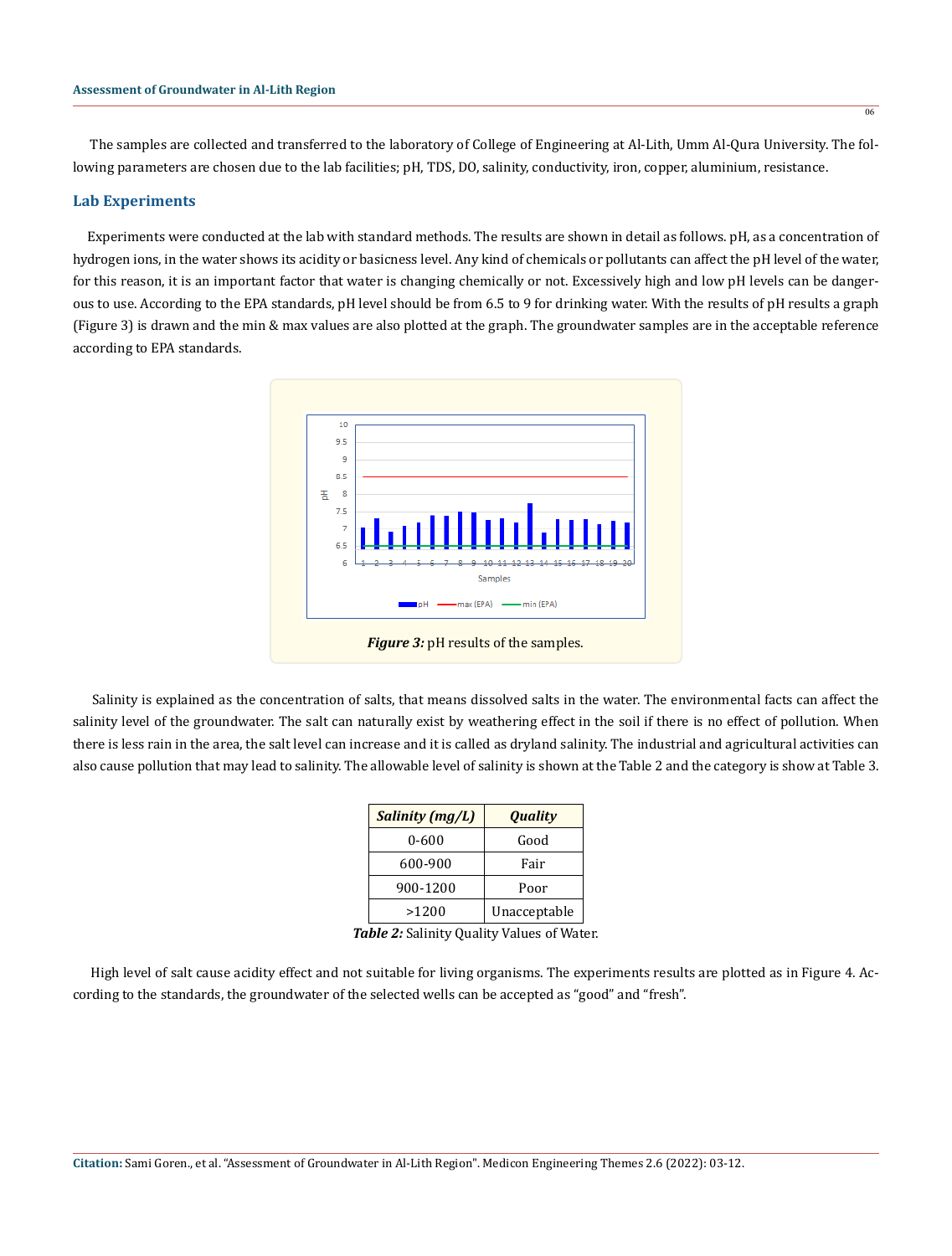| Salinity (mg/L) | <b>Category</b>   |  |
|-----------------|-------------------|--|
| Up to 1000      | Fresh             |  |
| 1000-3000       | Fresh to brackish |  |
| 3000-5000       | <b>Brackish</b>   |  |
| 5000-35000      | Saline            |  |
| 35000 and above | Hyper-saline      |  |

 $\overline{07}$ 

*Table 3:* The Category of Water according to Salinity.



 The total dissolved material (TDS) level should be between 50 to 150 ppm to be accepted as the most suitable and acceptable, and if exceed 500 ppm treatment is necessary and in the case of more than 1000 ppm, it doesn't fit for human use [2]. The lab experiment results (Figure 5) show that some of the well number 2, 3, 4, 9, 12 and 14 are not suitable to use.

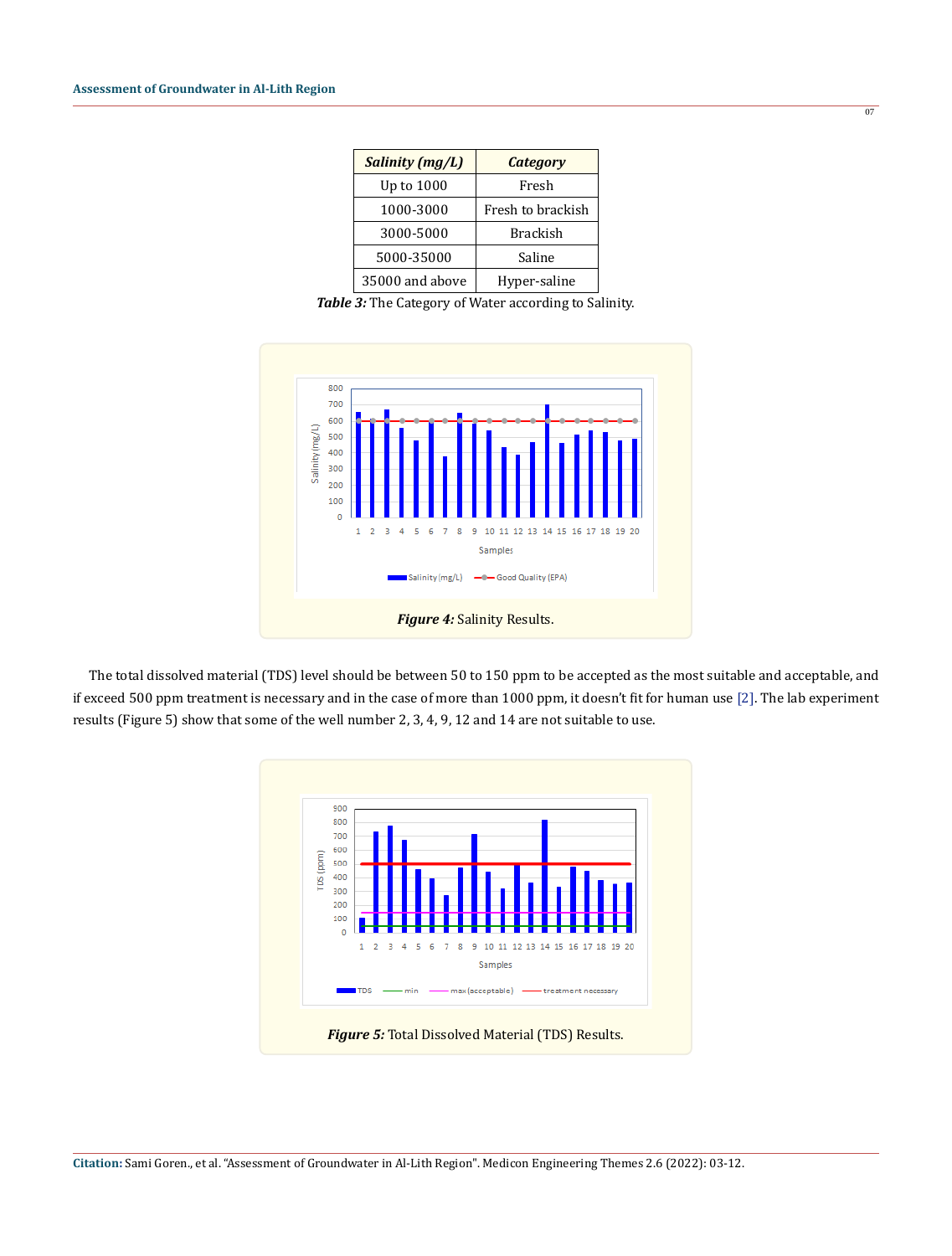Conductivity for distilled water is in the range of 0.5 to 3  $\mu$ mhos/cm. The unit of conductivity is micromhos per centimeter ( $\mu$ mhos/ cm) or microsiemens per centimeter ( $\mu$ S/cm). The conductivity of fresh water in the rivers generally ranges from 0 to 1500  $\mu$ S/cm, and ranges from 0 to 800  $\mu$ S/cm for good drinking water for humans [2]. According to these limits, the groundwater in all the wells as shown at Figure 5, is in the acceptable limit and the values are even close to distilled water.



 Water can conduct electricity like solid materials. This is caused because of the minerals existing in the water naturally sourced by the different soil and rock types. Conductivity is the indicator of how much salt (minerals) are existing in the water, whether it can easily transport electricity. If the groundwater in the well does not receive additional stream or rainwater, the conductivity increases. It depends also to the temperature; high temperatures cause high conductivity, because evaporation can take only the water away not the salt. Another reason for the high conductivity can be the pollution. Especially, human wastewater has high conductivity. Figure 6 shows the conductivity level at the groundwater samples of the area is very low as much as distilled water.

 Iron is known as metal however; it is a natural chemical element that can be found everywhere at the earth's crust. As the water flows on or under the soil, it dissolves the iron and let them seep into the water [8]. If the iron level is high, it can be harmless for the health but also cause nuisance with the bitter taste, colour and odour and also can cause stain at the laundry. Maximum allowable limit for the iron in the drinking water is 0.3 ppm [2]. All the well water samples are analyzed at the laboratory and found that the iron level for all of them are zero. It means that, there is no iron mineral at the area that may cause pollution and leaching problem. The groundwater at the area is safe in terms of iron element.

 Copper is a natural occurring metal with a reddish colour in the environment. It is common in soil, water and in air. Even by breathing, we may be exposed to copper. It is also one of the natural elements of our body, but with a limited value. Allowable limit for the copper in drinking water is 1 mg/L, if exceeds this level, treatment of water is necessary [2]. The groundwater samples from all the wells are tested in the laboratory and found no copper amount. All the values are 0 ppm that shows that they are safe in the sense of copper.

 Dissolved oxygen (DO) means the concentration of oxygen gas incorporated in water. It shows the molecules of oxygen existing in per million of water. It is not same with the oxygen in water molecules. Oxygen enters water by direct absorption from the atmosphere, which is enhanced by turbulence in the rivers and lakes. For the groundwater in the wells, rainwater and the contact with atmosphere supplies DO and also carried from the source streams and by discharge & infiltration through the soil layers. However, well waters have low DO level compared with surface waters as shown at Figure 7.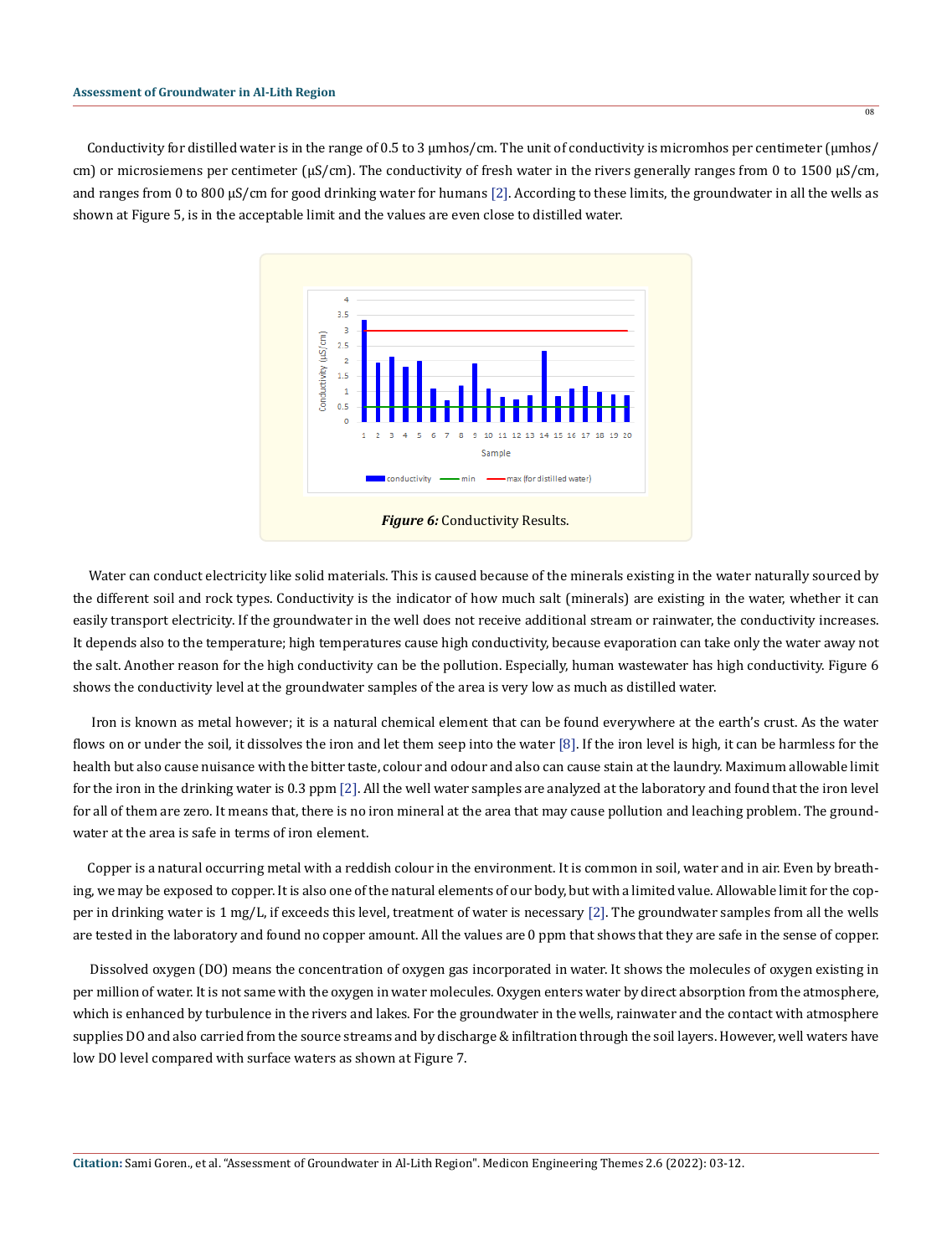

 $\overline{09}$ 

 In fact, DO is important for aquatic life in water bodies. For drinking water, it is sure that there should be no aquatic or microbial life. However, ideal level of DO gives a better taste to drinking water. Due to the adding taste to water a small amount of DO is desirable at drinking water. If it is more than necessary, it may cause corrosion in the water.

 Aluminium is naturally found element in the soil and leach to the groundwater easily if exist in that area. Industrial and agricultural pollution is also effective on the aluminium content in the water. It is extremely dangerous for aquatic life and also can cause toxicity if exists in drinking water. EPA criteria for aluminium is in between 0.05 and 0.2 mg/L. The other parameters of water such as pH, total hardness and dissolved organic carbon can affect the level of aluminium in the water. Figure 8 shows the groundwater samples from the wells ensure the safe level of aluminium.



The water's ability of dissolving salt is the indicator for resistance. Its unit is ohm  $(\Omega)$ . 200 ohm is the level for brackish water [2]. The groundwater samples from the wells are shown at Figure 9. According to these results, the groundwater from the wells show the properties of brackish (river) water.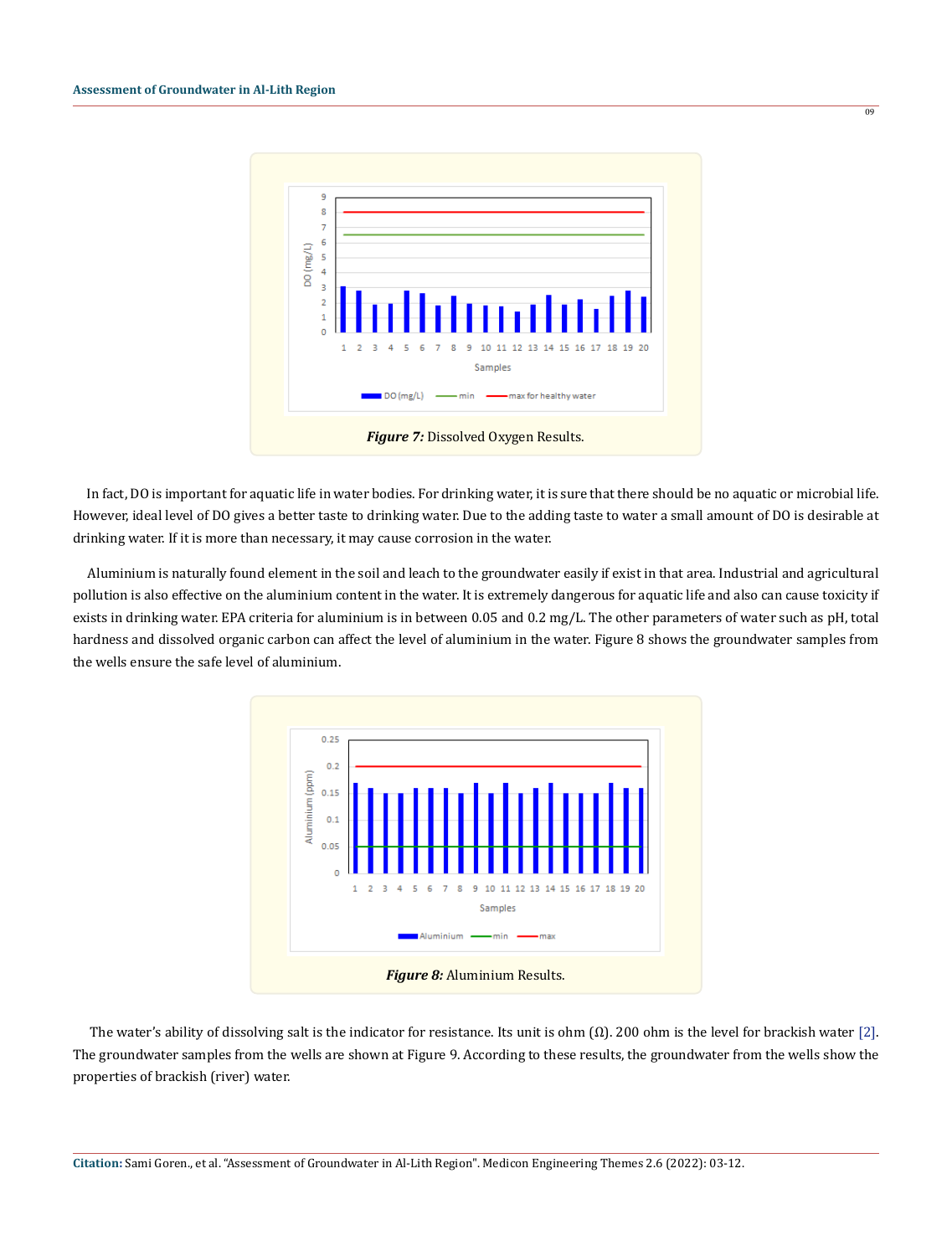

#### **Results**

 There are many types of contamination threating the groundwater. The contaminants are also different according to the location. In this project, the pollutants are examined according to the local necessities of the people who are living nearby. The wells are mainly used to supply water to the existing trees and for watering the camels. Microbial activities are limited as the temperature is stable throughout the year and there is very less precipitation. There is almost no industrial or radioactive pollution possibility as the area is not an industrial or residential area and human activities are limited. Mostly, the water is used around the well for local necessities and carried by water tank trucks. Groundwater contamination may lead to soil contamination eventually cause degradation in soil quality. If the salinity is high in the groundwater, it can increase the salinity level of the soil. This salinity may contain toxic minerals and metals and may affect the tree and vegetation growth. With this concern, the area for sampling are tried to be enlarged within the bounds of possibility. The results for all the parameters are shown at Figure 10. By the help of the results, a beneficial grasp is tried to be achieved.



**Citation:** Sami Goren., et al. "Assessment of Groundwater in Al-Lith Region". Medicon Engineering Themes 2.6 (2022): 03-12.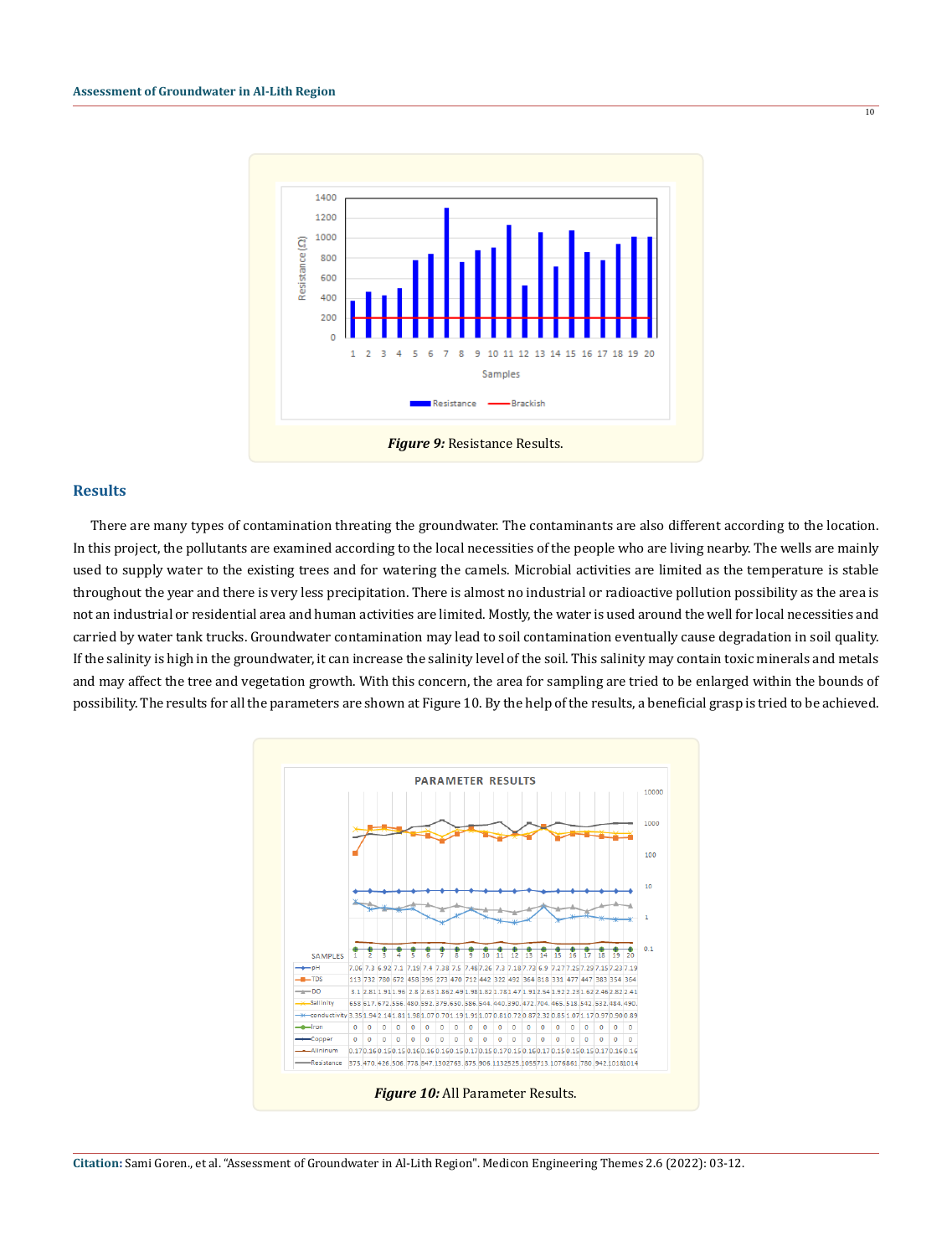Figure 11 shows the classification of the wells (potable - non-potable) after testing the samples in the laboratory based on international standards.



## **Conclusion and Discussion**

 Globally, groundwater contamination is a very important problem that may have an appalling effect on human and environment health because it is the main source of fresh water. Especially, in the desert environment, water resources are more important than in anywhere else. It is sure that, there is no water supply network system in the rural area and there is almost no river, as the precipitation is rare. There are very limited water resources and if a well can give water from a convenient height, it is a big advantage for the community. It can be used for agriculture, but the climate is not favourable; due to that, the main usage is daily necessities as drinking water and watering the camels. For that reason, it is indispensable to have a well in the vicinity. However, the water wells are under the threat of pollution for several reasons. First one is based on the soil and rock type that contain minerals in and around the well because earth's crust contains many minerals. The other one is the pollution risk from external sources like agricultural activities (if exists), microplastics, chemicals or sewage may seep into the wells from cesspools. Seawater intrusion is another important factor.

 Climatic changes and biological activities (algae and microbial organisms) of the groundwater is also among the major effects for contamination. COVID-19 viruses might have impact on the groundwater as well. As the groundwater is in the subsurface geological strata, if polluted, the remediation is costly and takes long time. For this reason, to monitor and maintain the quality of groundwater is a vital activity for a healthy and sustainable development.

 This project has been conducted to monitor the quality of groundwater and determine the level of groundwater for the selected locations. The study started by determining the locations of the wells in the study area. Totally 43 wells were detected and twenty of them were selected to represent the area and water samples were taken and analysed in the laboratory. The results were compared with local (KSA) and international (EPA) standards. By the help of these results, the wells are classified as "potable" and "non-potable". Environmental pollution and water contamination is a leading worldwide problem. Millions of people mostly children die annually due to water related diseases.

 In general, the results show that there is no huge amount of pollution however some of them are not suitable for human use. For that reason, it is recommended to the residents of the east of the city of Al-Lith (the study area) to use home water desalination devices to